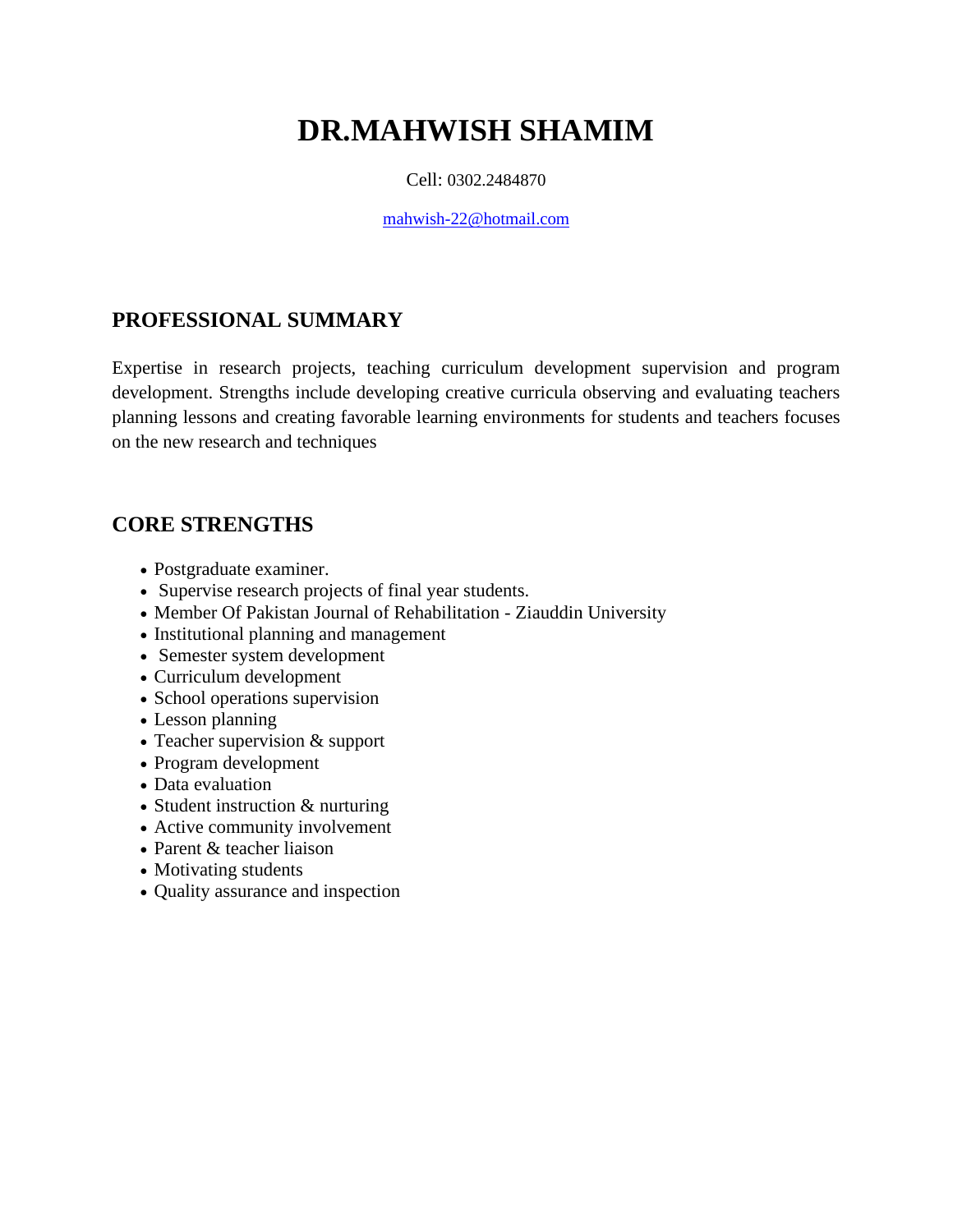#### **EXPERIENCE**

- 1. Baqai Medical University Karachi, Pakistan
	- Worked as a *Director* from 9<sup>th</sup> July 2015 to Continue. As an **Associate Professor** in Baqai Institute of Physical Therapy and Rehabilitation Medicine
- 2. Dow University Of Health Sciences Karachi, Pakistan
	- External Examiner of department of postgraduate studies. In Master In Advance Physiotherapy (MSPT) 2015-2016
- 3. Ziauddin University Karachi Karachi, Pakistan
	- External Examiner of department of physiotherapy in M.S./ M. Phil. in Physical Therapy 2013-2016
- 4. Dow University of Health Sciences Karachi, Pakistan
	- External Examiner of department of postgraduate studies. In Master In Advance Physiotherapy (MSPT) 2015-2016
- 5. Baqai Medical University Karachi, Pakistan
	- Worked as Assistant Professor from November 2008 to Continue.
- 6. Baqai Medical University Karachi, Pakistan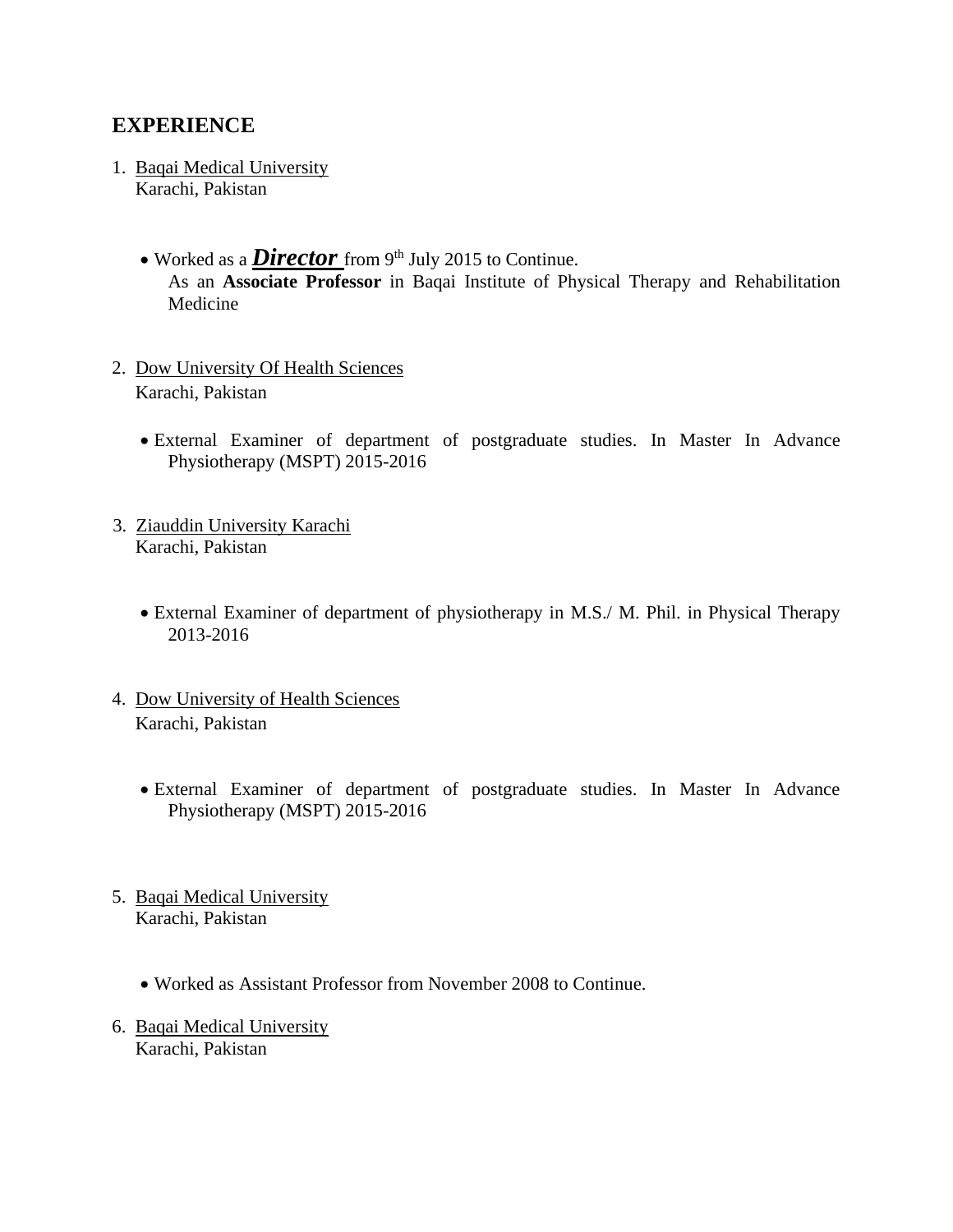- Worked as Senior Registrar from 1st April to November 2008
- 7. Ziauddin University

Karachi, Pakistan

• Associated with Ziauddin University as visiting faculty since 2012

#### 8. *[QUALITY ASSURANCE AND INSPECTION M](https://www.google.com/url?sa=t&rct=j&q=&esrc=s&source=web&cd=1&cad=rja&uact=8&ved=0ahUKEwjAiq-xgtDRAhWQJhoKHTaqBwUQFggfMAA&url=http%3A%2F%2Fwww.cement.org%2Ffor-concrete-books-learning%2Fmaterials-applications%2Fmasonry%2Fdesign%2Fquality-assurance-and-inspection&usg=AFQjCNHdgSGyxb8BvxoAZztg4bl0rMBi7w)EMBER OF*

- Dow University of Health Sciences
- Ziauddin University
- Liaquat National School of Physiotherapy

#### 9. *MEMBER OF THE INSTITUTIONAL BOARD OF*

- Ziauddin University
- Liaquat National School of Physiotherapy
- 10. Jinnah Sindh Medical University

Karachi, Pakistan

• Worked as External Examiner from 2017-TILL DATE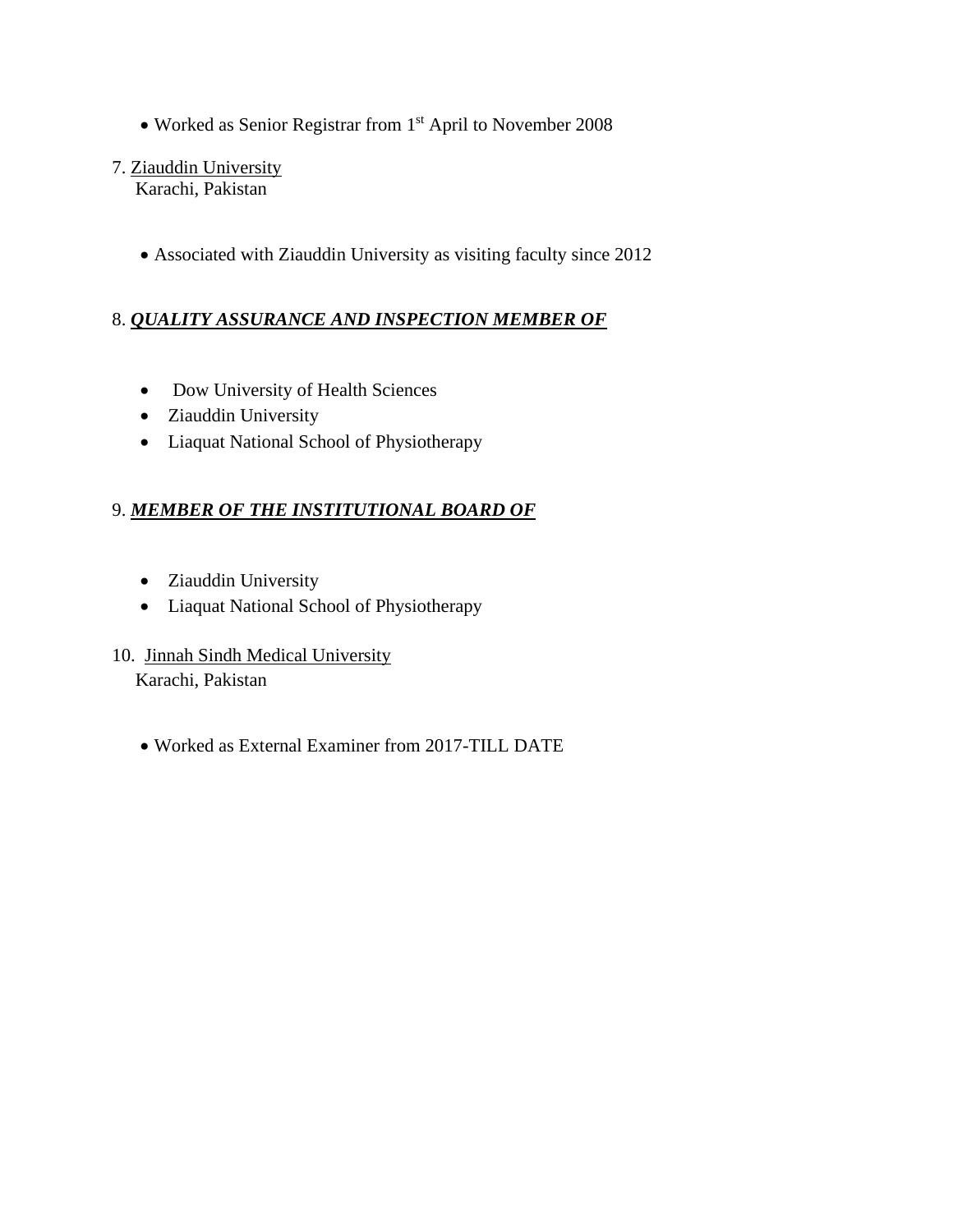## **EDUCATION**

| <b>COURSE NAME</b>                                                                                                                                      | <b>INSTITUTION</b>                              | <b>BOARD/UNIVERSITY</b>                            | <b>YEAR</b> |
|---------------------------------------------------------------------------------------------------------------------------------------------------------|-------------------------------------------------|----------------------------------------------------|-------------|
| Phd in Biochemistry<br>"Status of antioxidant<br>defenses in response<br>to exercise and<br>antioxidant therapy in<br>knee osteoarthritis<br>patients " | Phd in Biochemistry<br>Baqai Medical University | Baqai Medical University                           | 2015        |
| DPT in Physiotherapy                                                                                                                                    | <b>Liaquat National Hospital</b>                | Karachi University                                 | 2014        |
| MSc Physiotherapy in<br>Neuromusculoskeletal<br>Rehabilitation                                                                                          | <b>Liaquat National Hospital</b>                | Karachi University                                 | 2007        |
| <b>B.S</b> in Physiotherapy                                                                                                                             | <b>Liaquat National Hospital</b>                | Karachi University                                 | 2004        |
| Intermediate                                                                                                                                            | Sir Syed Government College<br>for Girls        | Board of Intermediate<br><b>Education Karachi</b>  | 1998        |
| Matriculation                                                                                                                                           | Progressive Children's<br>Academy               | The Board of Secondary<br><b>Education Karachi</b> | 1996        |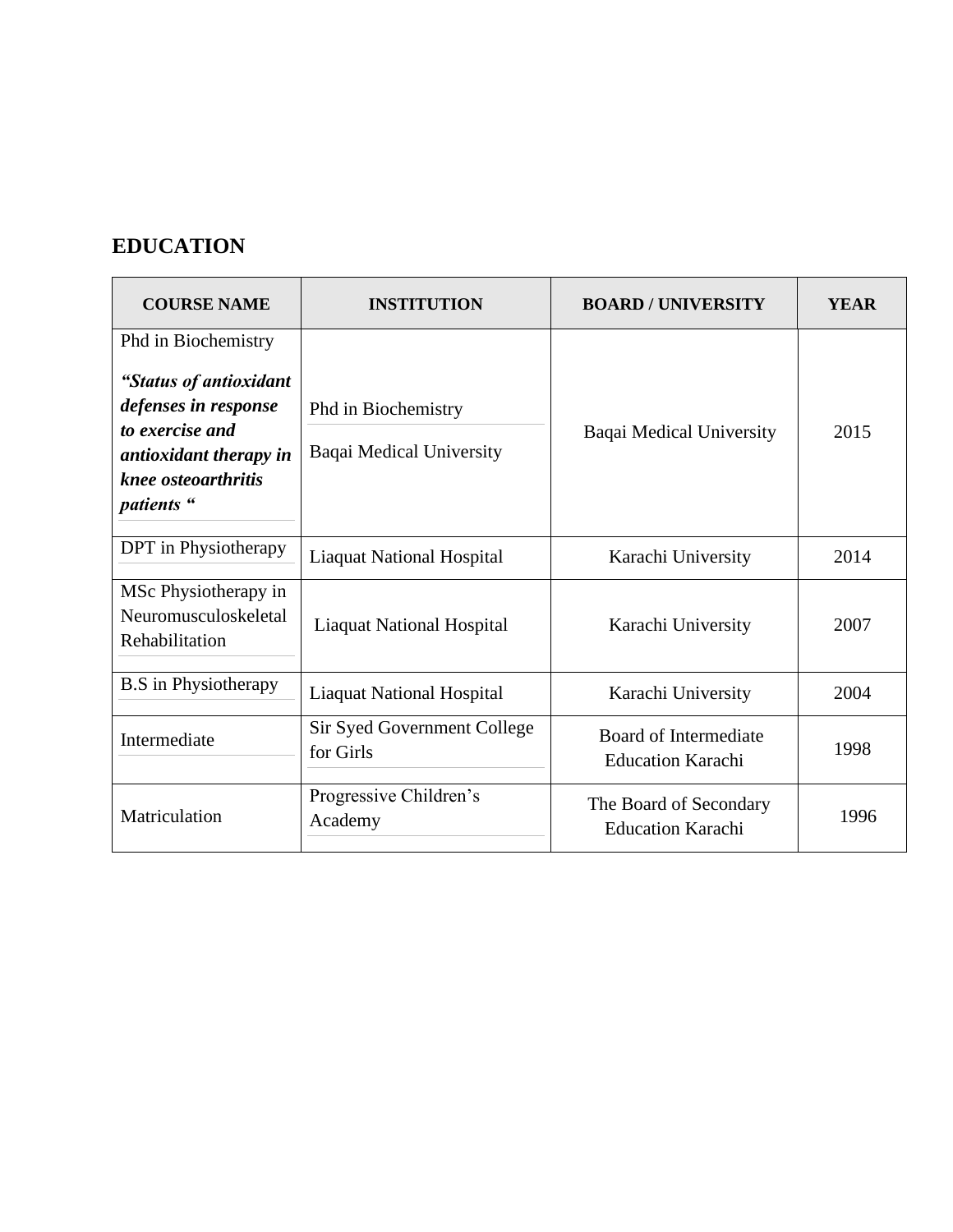### **CERTIFICATIONS:**

- Attended the Course "Evidence Based Spinal Examination With Hands On Training For Cervical And Lumber Spine" 23 May 2010
- Attended the "Workshop for Advance Computer Training" 12 14 April 2010
- Attended the workshop on "Knee Pain Assessment and Treatment " At Baqai Medical University .30 May 2010
- Attended Research Workshop on **"**Medical Writing " 12 April 2010
- Management of Advance Trauma and Orthopaedic Problems , Smoking Related Disorders. 24 May 2003
- CME on STROKE "The Silent Epidemic" 9 September 2003
- Paper Presentation on World Physical Therapy day "Scope of Physiotherapy in Pakistan"5 – 8 September 2008
- Paper Presentation on World Physical Therapy day "Osteoporosis Evaluation of Osteoporosis via OSTA (Osteoporosis Self Assessing Tool for Asians". 5 – 8 September 2009
- Cyriax Course in Orthopaedic Medicine 27 May 2001 – 24 June 2001
- CME Traumatic Paraplegia 18 July 2006
- Basic Life Support Training Course  $1<sup>st</sup>$  June 2002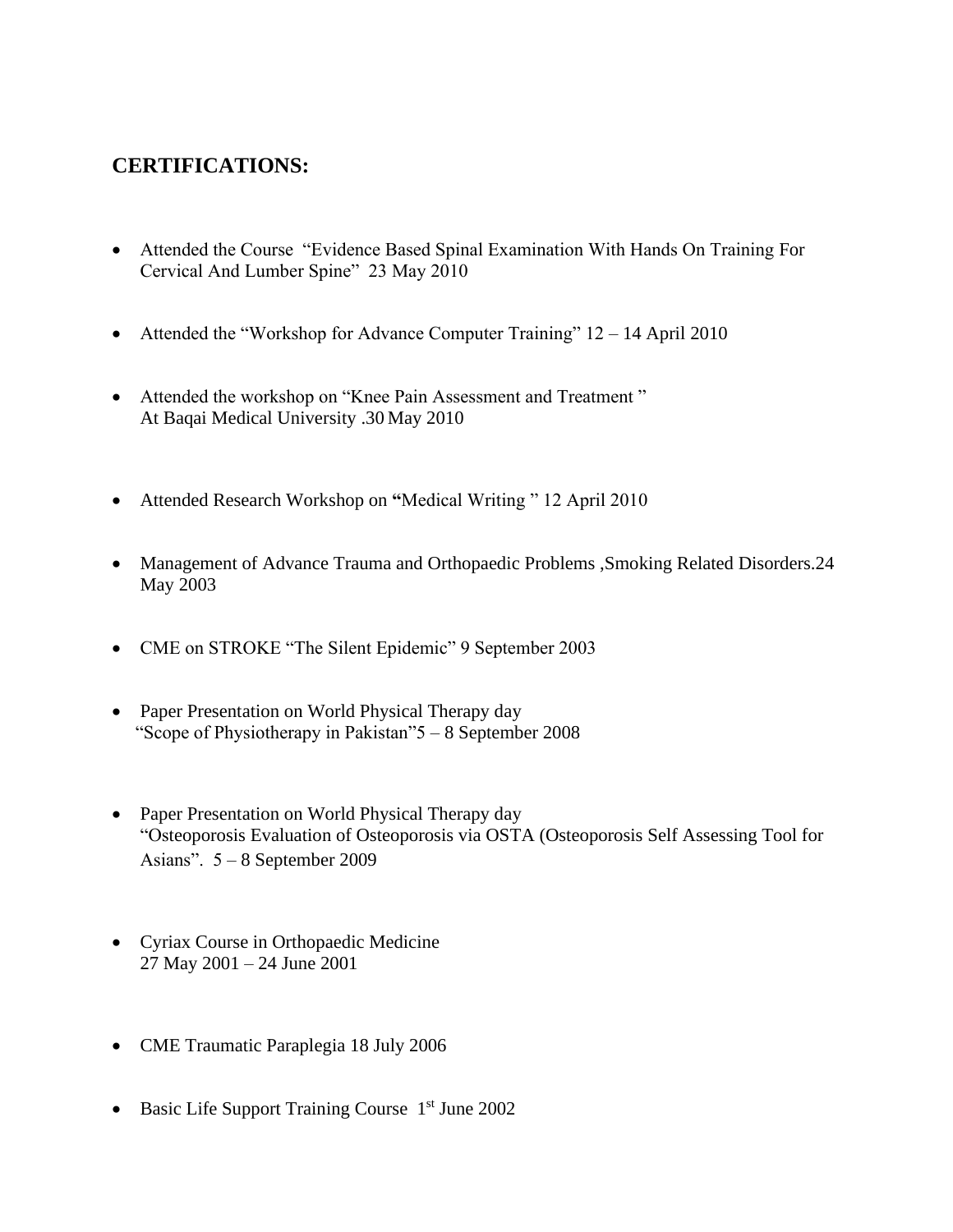- 2nd National Neuro-Rehabilitation Conference 9-10 January 2016 Session co-Chair.Dow University of health sciences
- Workshop on Academic planning and effective learning skills  $25<sup>th</sup>$  -26<sup>th</sup> May 2016 at Baqai Medical University
- Workshop on Academic planning and effective learning skills  $25<sup>th</sup>$  -26<sup>th</sup> May 2016 at Baqai Medical University
- Organizer of lecture on "ABCD to Fitness" held on  $7<sup>th</sup>$  September 2016 at Baqai Medical University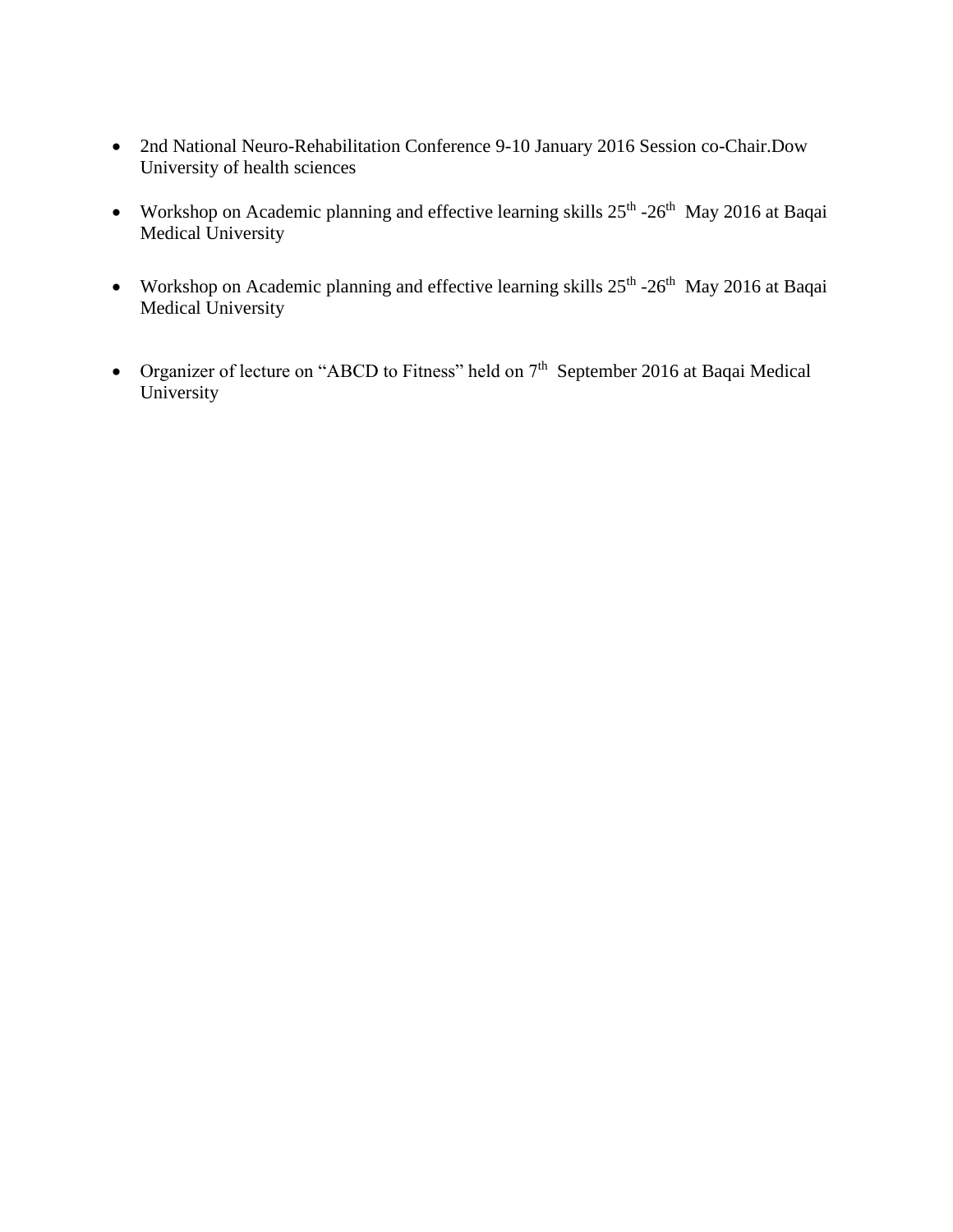#### **PUBLICATIONS:**

- 1. Case Report: "The rehabilitation of hemiplegic patients"Vol.10no. 2- Jul –Dec 2007, 39- 42
- 2. Case Report "The rehabilitation of paraplegic patients" Vol.11no. 1- Jan –Jun 2008.
- 3. Effects of isometric and isotonic exercises in osteoarthritis of knee in females of Karachi.
- 4. Vol.12.No.2, July-Dec 2009 .Baqai Journal of Health Sciences
- 5. Effects of exercise programme on elderly patients with osteoarthritis of knee. Vol.12.No.2, July-Dec 2009 .Baqai Journal of Health Sciences
- 6. Awareness of physiotherapy in gynecologists. Vol.12.No.2, July-Dec 2009 .Baqai Journal of Health Sciences
- 7. Comparative assessment of symptoms between exerciser and non exerciser group in post delivery patient's .Vol.13, No.1-Jan-June2010. The Journal of the Baqai Medical **University**
- 8. Effect of exercise compared with ultrasonic and short wave diathermy in osteoarthritis of knee. .Vol.13, No.1-Jan-June2010. The Journal of the Baqai Medical University
- 9. Causes associated with frozen shoulder.Vol.13, No.1-Jan-June2010. The Journal of the Baqai Medical University
- 10. Stress and neck pain in Pakistani population .Vol.13, No.1-Jan-June2010. The Journal of the Baqai Medical University
- 11. Determination of the functional disability in osteoathritic individual. Vol.13, No.1-Jan-June2010. The Journal of the Baqai Medical University
- 12. The effect of positive endexpiratory pressure, peak inspiratory pressure, and inspiratory time on functional residual capacity in mechanically ventilated preterm infants. With editorial board